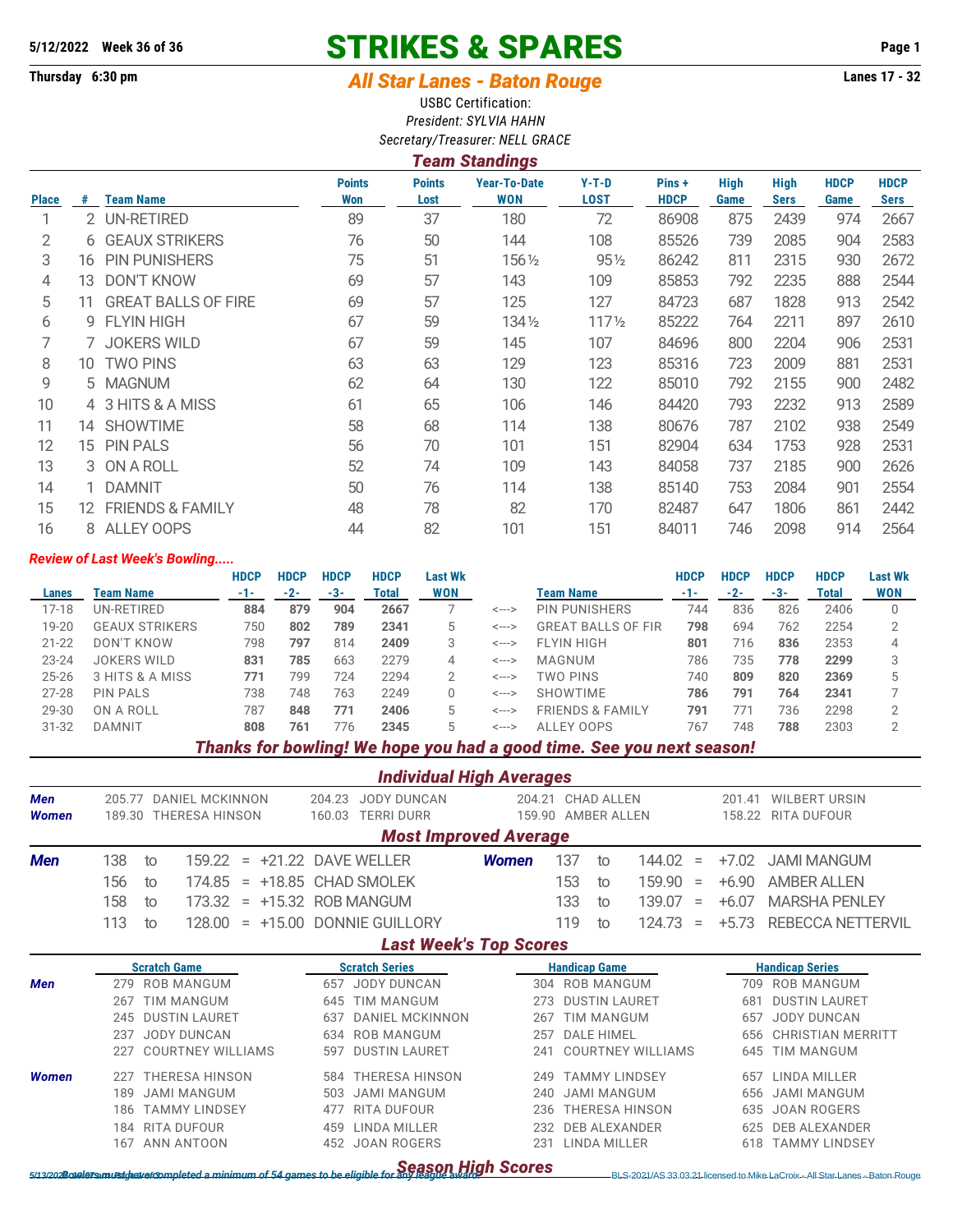## *Season High Scores - Continued*

|       | <b>Scratch Game</b>          | <b>Scratch Series</b>       | <b>Handicap Game</b>     | <b>Handicap Series</b>      |  |  |
|-------|------------------------------|-----------------------------|--------------------------|-----------------------------|--|--|
| Men   | <b>WILBERT URSIN</b><br>290. | 745 COURTNEY WILLIAMS       | 304 ROB MANGUM           | 799 COURTNEY WILLIAMS       |  |  |
|       | 290 ROBERT AUZENNE           | JODY DUNCAN<br>739.         | 300 RAY WILLIAMS         | 764 DONNY GREEN             |  |  |
|       | 279 ROB MANGUM               | <b>WILBERT URSIN</b><br>731 | ROBERT AUZENNE<br>298    | 740 RUSSELL DUNCAN          |  |  |
|       | 279 JODY DUNCAN              | DONNY GREEN<br>731          | 295 COURTNEY WILLIAMS    | JODY DUNCAN<br>739.         |  |  |
|       | 279 RANDY THIBODEAUX         | 703 CHUCK WEIL              | 292 ANDREW CLARK         | <b>WILBERT URSIN</b><br>731 |  |  |
| Women | 266 THERESA HINSON           | THERESA HINSON<br>697       | 312 BEVERLY FETTEROLF    | 724 THERESA HINSON          |  |  |
|       | BEVERLY FETTEROLF<br>255     | AMBER ALLEN<br>602          | JAMI MANGUM<br>288       | AMBER ALLEN<br>713.         |  |  |
|       | JAMI MANGUM<br>233           | ANN ANTOON<br>567           | 272 THERESA HINSON       | 702 ANN ANTOON              |  |  |
|       | 226 TERRI DURR               | 538 RITA DUFOUR             | 265 DEBRA PREJEAN        | DEBRA PREJEAN<br>691        |  |  |
|       | 223 LAURA DELAUNE            | TERRI DURR<br>534           | 258 LAURA DELAUNE        | 689 LAURA DELAUNE           |  |  |
|       |                              |                             | <b>TERRI DURR</b><br>258 |                             |  |  |

#### *Team Rosters*

|                        |            |                           |                 |             |                 |     | <b>High</b> | High        | <b>HDCP</b> | <b>HDCP</b> | <b>Weekly Over Avg</b> | <b>Weekly Over Avg</b> |  |
|------------------------|------------|---------------------------|-----------------|-------------|-----------------|-----|-------------|-------------|-------------|-------------|------------------------|------------------------|--|
| ID#                    | <b>Sex</b> | <b>Name</b>               | <b>Avg HDCP</b> |             | <b>Pins Gms</b> |     | Game        | <b>Sers</b> | Game        | <b>Sers</b> | Game Avg +/-           | Series Avg +/-         |  |
| 1 - DAMNIT             |            |                           |                 |             |                 |     |             |             |             |             |                        |                        |  |
| $\mathbf{1}$           | W          | LINDA MILLER              | 127             | 65          | 11848           | 93  | 168         | 459         | 237         | 657         | $165 - 126 = 39$       | 459 - 378=81           |  |
| $\mathbf{2}$           | M          | ROCKY COLLIER             | 158             | 37          | 16615           | 105 | 213         | 594         | 252         | 720         |                        |                        |  |
| 3                      | W          | <b>ANN ANTOON</b>         | 151             | 44          | 15955           | 105 | 206         | 567         | 251         | 702         | $167 - 152 = 15$       | $424 - 456 = -32$      |  |
| $\overline{4}$         | M          | <b>WILBERT URSIN</b>      | 201             | $\mathbb O$ | 19335           | 96  | 290         | 731         | 290         | 731         | $198 - 201 = -3$       | $580 - 603 = -23$      |  |
| 2 - UN-RETIRED         |            |                           |                 |             |                 |     |             |             |             |             |                        |                        |  |
| 5                      | W          | RICHELLE MANGUM           | 146             | 48          | 3508            | 24  | 192         | 519         | 208         | 573         |                        |                        |  |
| 6                      | M          | <b>ROB MANGUM</b>         | 173             | 24          | 18199           | 105 | 279         | 634         | 304         | 717         | $279 - 172 = 107$      | $634 - 516 = 118$      |  |
| 7                      | M          | <b>TIM MANGUM</b>         | 199             | $\mathbf 0$ | 20947           | 105 | 269         | 699         | 267         | 665         | $267 - 199 = 68$       | $645 - 597 = 48$       |  |
| 8                      | M          | <b>JODY DUNCAN</b>        | 204             | $\mathbf 0$ | 20831           | 102 | 279         | 739         | 279         | 739         | $237 - 203 = 34$       | $657 - 609 = 48$       |  |
| 70                     | W          | <b>JAMI MANGUM</b>        | 144             | 50          | 11666           | 81  | 233         | 511         | 288         | 673         | $189 - 143 = 46$       | $503 - 429 = 74$       |  |
| 3 - ON A ROLL          |            |                           |                 |             |                 |     |             |             |             |             |                        |                        |  |
| 9                      | M          | <b>BLAIR HUMPHREY</b>     | 162             | 34          | 15792           | 97  | 214         | 547         | 249         | 649         | $171 - 162 = 9$        | $511 - 486 = 25$       |  |
| 10                     | M          | PAUL LINDSEY              | 141             | 53          | 13987           | 99  | 203         | 534         | 255         | 655         | $141 - 141 = 0$        | $403 - 423 = -20$      |  |
| 11                     | W          | <b>HEIDI HIMEL</b>        | 139             | 54          | 15084           | 108 | 203         | 511         | 255         | 673         | $147 - 139 = 8$        | $427 - 417 = 10$       |  |
| 12                     | M          | <b>DALE HIMEL</b>         | 163             | 33          | 12252           | 75  | 246         | 568         | 262         | 670         | $223 - 162 = 61$       | $540 - 486 = 54$       |  |
|                        |            | 4 - 3 HITS & A MISS       |                 |             |                 |     |             |             |             |             |                        |                        |  |
| 13                     | W          | <b>CYNTHIA HESS</b>       | 140             | 54          | 14375           | 102 | 188         | 521         | 242         | 683         | $149 - 141 = 8$        | $387 - 423 = -36$      |  |
| 14                     | M          | <b>DONNIE GUILLORY</b>    | 128             | 64          | 9984            | 78  | 195         | 445         | 263         | 669         | $162 - 127 = 35$       | $439 - 381 = 58$       |  |
| 15                     | M          | RAY WILLIAMS              | 165             | 31          | 13410           | 81  | 265         | 616         | 300         | 716         | $161 - 166 = -5$       | $409 - 498 = -89$      |  |
| 16                     | M          | RUSSELL DUNCAN            | 167             | 29          | 18074           | 108 | 253         | 650         | 283         | 740         | $182 - 167 = 15$       | $528 - 501 = 27$       |  |
| 83                     | M          | <b>CLAYTON CRAIGHEAD</b>  | bk215           | $\mathbf 0$ | 1433            | 6   | 279         | 724         |             |             |                        |                        |  |
| <b>5 - MAGNUM</b>      |            |                           |                 |             |                 |     |             |             |             |             |                        |                        |  |
| 17                     | W          | <b>BEVERLY FETTEROLF</b>  | 139             | 54          | 7967            | 57  | 255         | 511         | 312         | 682         |                        |                        |  |
| 18                     | M          | RANDY THIBODEAUX          | 186             | 12          | 19632           | 105 | 279         | 661         | 290         | 700         | $202 - 186 = 16$       | $563 - 558 = 5$        |  |
| 19                     | M          | <b>STEVE URBAN</b>        | 153             | 42          | 15642           | 102 | 211         | 545         | 255         | 671         | $161 - 153 = 8$        | $458 - 459 = -1$       |  |
| 20                     | M          | <b>BRANDON URBAN</b>      | 199             | $\mathbf 0$ | 19586           | 98  | 258         | 687         | 259         | 697         |                        |                        |  |
|                        |            | <b>6 - GEAUX STRIKERS</b> |                 |             |                 |     |             |             |             |             |                        |                        |  |
| 21                     | W          | <b>JOAN ROGERS</b>        | 132             | 61          | 12764           | 96  | 194         | 479         | 239         | 668         | $160 - 132 = 28$       | 452 - 396=56           |  |
| 87                     | W          | <b>ABAGAYLE BARKER</b>    | 120             | 72          | 2167            | 18  | 152         | 403         |             |             | $152 - 117 = 35$       | $403 - 351 = 52$       |  |
| 22                     | M          | <b>DONALD HEARN</b>       | 126             | 66          | 11427           | 90  | 185         | 439         | 252         | 650         |                        |                        |  |
| 23                     | W          | <b>AMBER ALLEN</b>        | 159             | 36          | 16789           | 105 | 218         | 602         | 255         | 713         | $138 - 160 = -22$      | 391 - 480=-89          |  |
| 24                     | M          | <b>CHAD ALLEN</b>         | 204             | $\mathbf 0$ | 20217           | 99  | 269         | 691         | 269         | 691         |                        |                        |  |
| <b>7 - JOKERS WILD</b> |            |                           |                 |             |                 |     |             |             |             |             |                        |                        |  |
| 25                     | W          | <b>RITA DUFOUR</b>        | 158             | 37          | 14714           | 93  | 206         | 538         | 241         | 629         | 184 - 158 = 26         | $477 - 474 = 3$        |  |
| 78                     | M          | <b>JIM LOSEE</b>          | 171             | 26          | 10285           | 60  | 222         | 594         | 246         | 666         | $183 - 171 = 12$       | $492 - 513 = -21$      |  |
| 27                     | M          | <b>KENNY BUECHE</b>       | 171             | 26          | 17472           | 102 | 244         | 615         | 271         | 696         | $204 - 171 = 33$       | $499 - 513 = -14$      |  |
| 28                     | M          | <b>BILLY PERSICK</b>      | 181             | 17          | 11958           | 66  | 262         | 616         | 280         | 676         |                        |                        |  |
| 26                     | W          | <b>SYLVIA HAHN</b>        | 133             | 60          | 9216            | 69  | 181         | 466         | 240         | 617         | 144 - 134=10           | $367 - 402 = -35$      |  |
| 86                     | M          | <b>DOUG VICKNAIR</b>      | 174             | 23          | 1571            | 9   | 201         | 587         |             |             |                        |                        |  |
| 8 - ALLEY OOPS         |            |                           |                 |             |                 |     |             |             |             |             |                        |                        |  |
| 29                     | W          | <b>NELL GRACE</b>         | 137             | 56          | 13792           | 100 | 198         | 504         | 254         | 675         | $154 - 137 = 17$       |                        |  |
| 75                     | W          | <b>TERRI DURR</b>         | 160             | 36          | 10082           | 63  | 226         | 534         | 258         | 639         |                        |                        |  |
| 30                     | M          | <b>RUDY MACKLIN</b>       | 165             | 31          | 7449            | 45  | 253         | 635         | 290         | 737         |                        |                        |  |
| 31                     | M          | DON CUPIT                 | 169             | 27          | 17425           | 103 | 223         | 594         | 247         | 675         | $180 - 169 = 11$       | $507 - 507 = 0$        |  |
| 85                     | M          | A VICKNAIR                | 168             | 28          | 3039            | 18  | 210         | 533         |             |             | $185 - 169 = 16$       | $493 - 507 = -14$      |  |
|                        |            |                           |                 |             |                 |     |             |             |             |             |                        |                        |  |